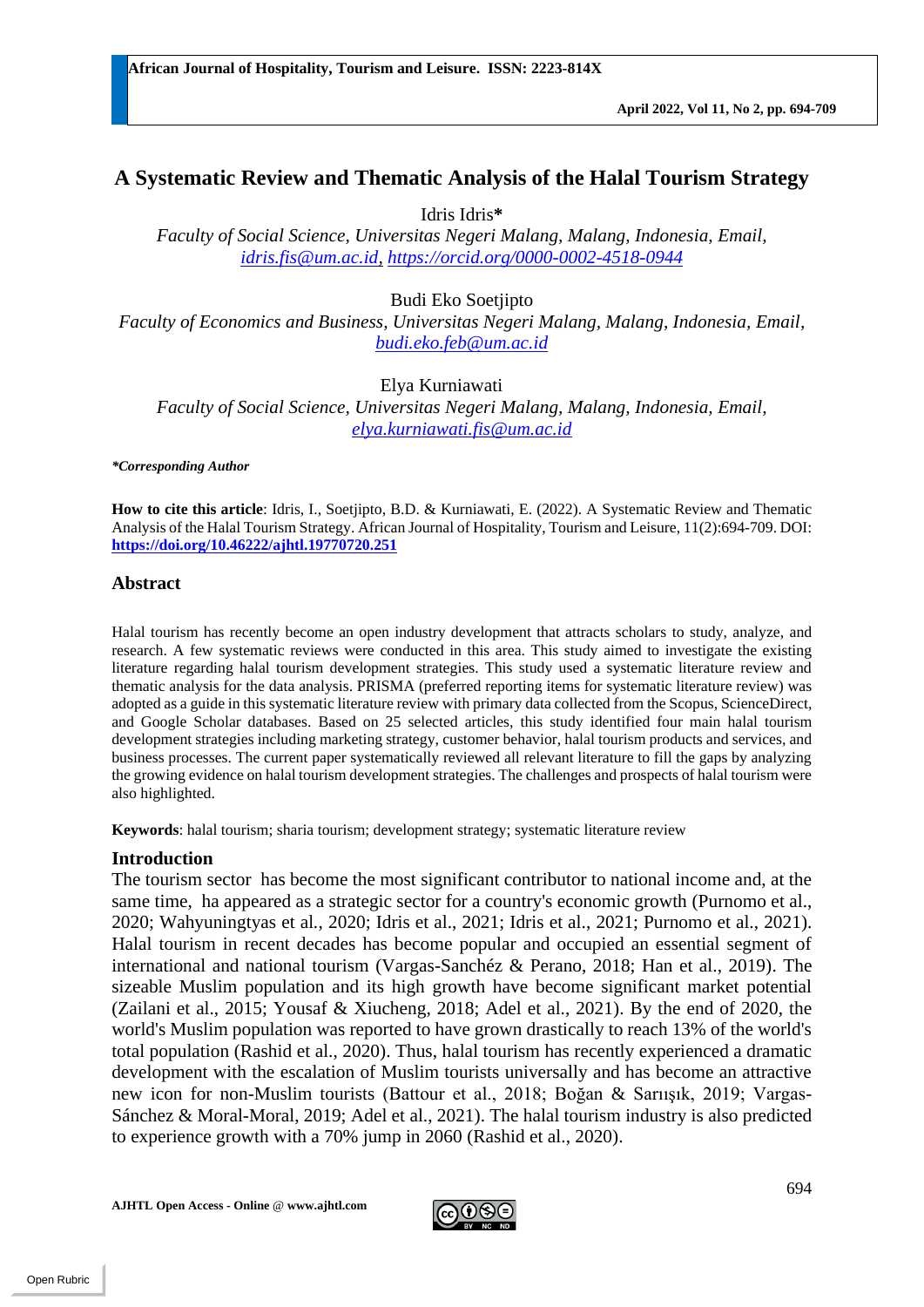

The development of halal tourism has become the latest issue in recent years. Some literature indicates halal tourism with the substitution of Muslim-friendly tourism, sharia tourism, halal hotels, halal culinary, travel, and halal health (Zailani et al., 2015; Boğan & Sarıışık, 2019; Jeaheng et al., 2019; Sarinastiti & Uljanatunnisa, 2020; Adel et al., 2021; Huda et al., 2021; Pamukcu & Sariisik, 2021; Ratnasari et al., 2021). In addition, scholars and practitioners also try to formulate the development of halal tourism strategies through branding and marketing strategies (Yaakop et al., 2017; Aji et al., 2020; Katuk et al., 2020; Adel et al., 2021), development of tourism facilities, equipment, and services in Islamic and non-Islamic contexts (Haq & Wong, 2010; Carboni et al., 2016; Yousaf & Xiucheng, 2018; Kasdi et al., 2019; Hsu et al., 2020; Joeliaty et al., 2020; Shah et al., 2020).

The development of a multidimensional halal tourism strategy indicates the breadth of opportunities for scholars to find strategic formulations that are expected to contribute both theoretically and practically. The concept of halal tourism from various literatures does not study in-depth (Boğan & Sarıışık, 2019; Kasdi et al., 2019). Vargas-Sanchez & Moral-moral (2019) indicated the cause of the difference in halal tourism practices due to cultural heterogeneity throughout the world. One of the proposed ways to fill this gap is to conduct a systematic literature review. Systematic reviews offer several advantages over conventional literature reviews. Systematic reviews can be strengthened through a transparent article retrieval process, more prominent research areas, and more meaningful goals to control research bias. In addition, it also motivates researchers to produce quality evidence with more significant results (Shaffril et al., 2018; Shaffril et al., 2019; Shaffril et al., 2021).

The current paper systematically reviews all relevant literature to fill the gaps by analyzing the growing evidence on halal tourism development strategies. The systematic review is considered an objective approach requiring a systematic review procedure such as keyword identification, article screening, article eligibility, and database use (Shaffril et al., 2018; Shaffril et al., 2021). In addition, this situation prevents future researchers from reinventing the investigation, agreeing on an understanding, or analyzing the breadth of information (Samsuddin et al., 2020). Furthermore, this study is critical because it provides information about the extent to which the focus of peer review literature can assist researchers in conveying prospects to understand future concerns related to halal tourism development strategies that require scientific attention. The development of the current systematic review is based on a critical research question: What is the strategy development applied by tourism stakeholders? How do tourism stakeholders formulate a strategy for developing halal tourism? The focus of the investigation is on the implementation of strategy development practices.

# **Materials and methods**

This study used a systematic literature review (SLR) guided by PRISMA, a review protocol, and involved the steps of SLR that previous researchers have applied. The SLR stages include identification, screening, eligibility, quality appraisal, and data abstraction and analysis.

# *PRISMA*

This review was guided by PRISMA *(Preferred Reporting Items for Systematic reviews and Meta-Analyses*). PRISMA is commonly used in the literature review process because it offers three unique advantages: defining clear and systematic research questions, identifying inclusion and exclusion criteria, and examining large scientific databases within the allotted time (Shaffril et al., 2019).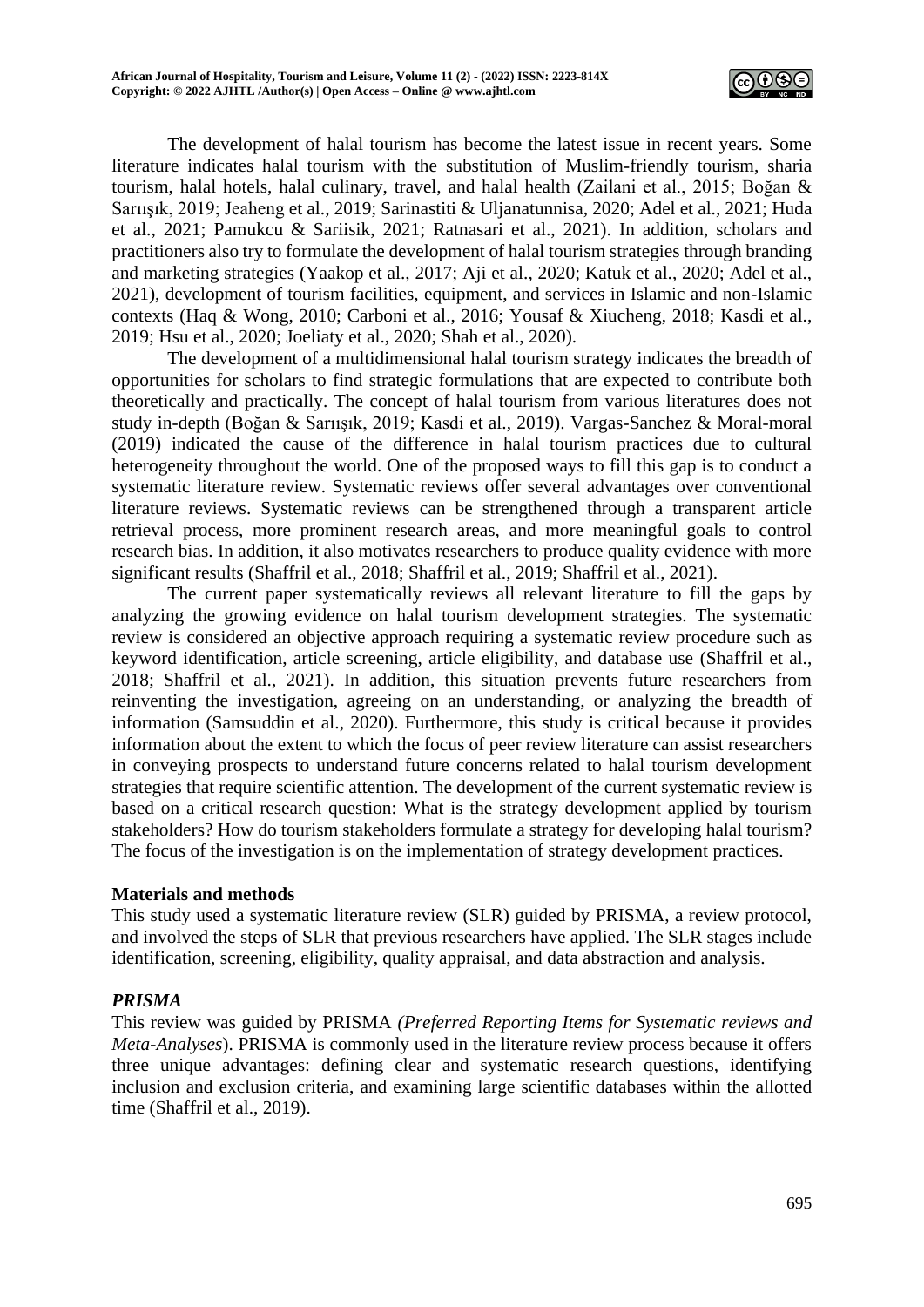

# *Resources*

The databases used in this review were Scopus, ScienceDirect, and Google Scholar. Scopus and ScienceDirect are the largest databases of abstracts and citations from peer-reviewed literature, with over 75 million records and 24,600 titles from 5000 publishers worldwide (Shaffril et al., 2018). Scopus and ScienceDirect consist of various fields of study and documents such as scientific journals, books, and conference proceedings. They provide a comprehensive overview of the world's research results in various fields. They also offer innovative tools to track and visualize research. Meanwhile, Google Scholar was chosen because it is one of scholars most commonly used search engines and provides unlimited scientific documents (Xiao & Watson, 2017).

## *Review protocol*

The review protocol aims to guide the conduct of the review and minimize the possibility of research bias. Essential elements of the review protocol include research question (RQ), search process, inclusion and exclusion criteria, quality assessment, data extraction, and data synthesis. Subsequently, a review protocol was developed and evaluated iteratively during the implementation and reporting stages. RQ was introduced to define research boundaries. It was formulated with the help of the PICo criteria, which recognize RQ from the following four points of view.

Table 1. PICo criteria

| <b>PICo Criteria</b> |                                                                                              |
|----------------------|----------------------------------------------------------------------------------------------|
| $P = Population$     | Halal Tourism industries                                                                     |
| $I =$ Intervention   | Applied strategy in halal tourism industries such as marketing strategy, policy-making, etc. |
| $Co = Context$       | Empirical studies in tourism industries, both large and small industry                       |

The primary purpose of this SLR is to collect and analyze appropriate evidence to answer the RQ. The motivation for answering the RQ was to gain insight into significant aspects of the research direction, including advancing knowledge of the halal tourism industry and identifying research limitations to determine further research directions. The RQ of this study was how tourism stakeholders formulate a strategy for developing halal tourism?

# **Systematic literature review**

# *Identification*

The first phase in the systematic review process was the identification, which involved identifying keywords for information searching purposes. This stage relied on several relevant sources of information such as encyclopedias, dictionaries, thesaurus, keywords from previous literature, and keywords suggested by Scopus for keyword synonyms, possible related terms, and other variations of the halal tourism terms used. This process resulted in 185 documents from Scopus (63), ScienceDirect (64), and Google Scholar (58). The data were collected by using the search string as follows.

# *Screening*

Screening is the process of including or excluding articles based on specified criteria. As an initial process, several double articles (15 documents) were issued at this stage, leaving 170. Furthermore, articles were judged out of scope based on the titles, and abstracts. At this stage, there were as many as 42 documents. Thus, the data ended up being 128 documents.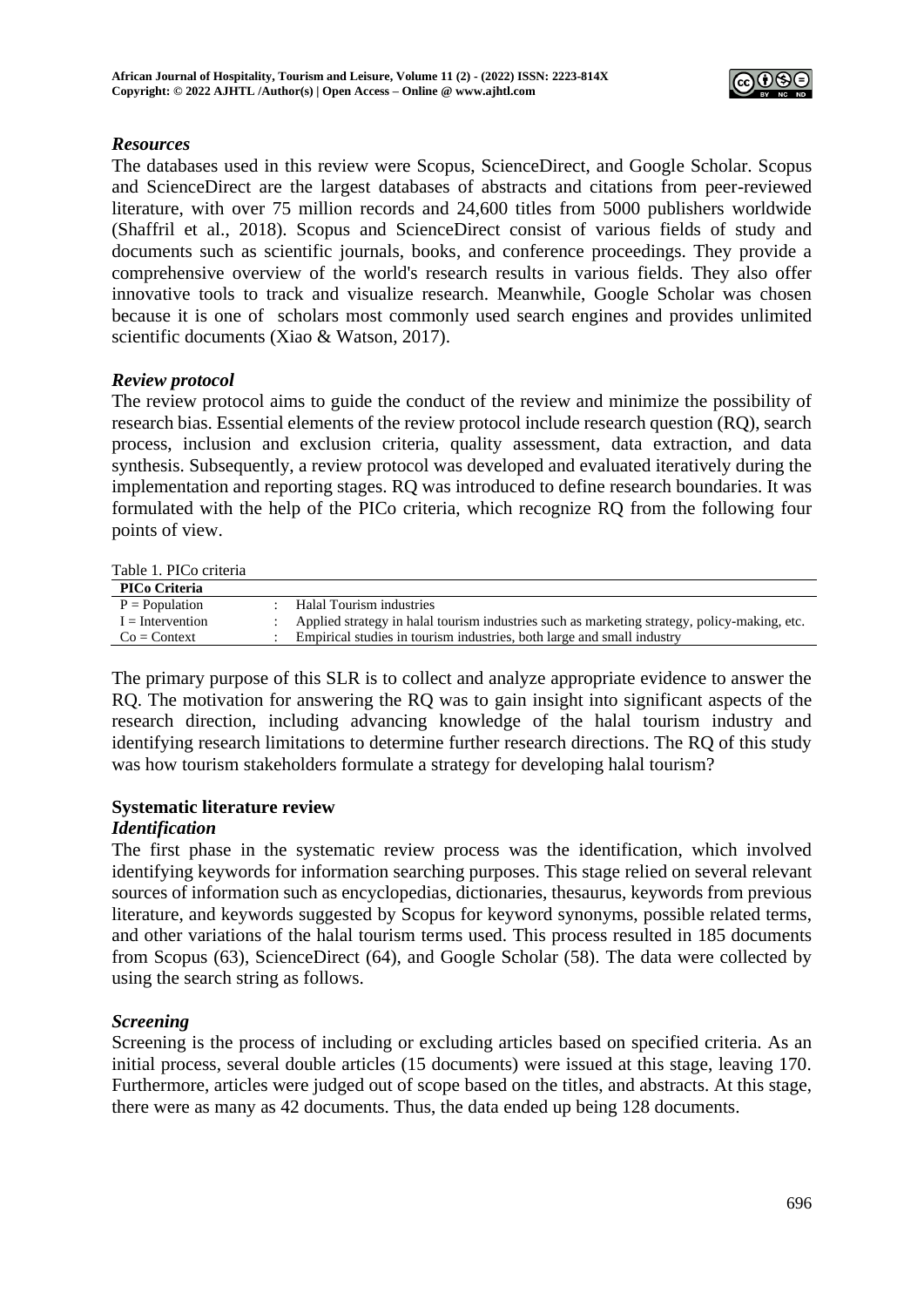

| Detebece <i>Verwords</i>                                        |  |  |  |
|-----------------------------------------------------------------|--|--|--|
| Table 2. The search strings used in the collecting data process |  |  |  |

| Database                       | revworus                                                                                                          |
|--------------------------------|-------------------------------------------------------------------------------------------------------------------|
|                                | TITLE-ABS-KEY (("halal tourism" OR "halal tour*" OR "Islamic tourism" OR "halal-friendly tourism" OR "Muslim      |
| Scopus<br><b>ScienceDirect</b> | travel" OR "Islamic tour*" OR "Muslim tour*" OR "halal hospitality" OR "Muslim travel*" OR "Muslim tourism" OR    |
|                                | "Muslim-friendly tour*" OR "Halal Holiday*" OR "Halal industry*" OR "halal restaurant" OR "Islamic destination"   |
|                                | OR "Halal hotel" OR "halal product" OR "Islamic attribute" OR "Sharia tourism") AND ("development" OR             |
|                                | "advancement" OR "develop*" OR "improvement") AND ("strategy" OR "design" OR "approach" OR "planning" OR          |
|                                | "model" OR "strategy develop*") AND ("stakeholder*" OR "government" OR "hotel*" OR "travel agent*"))              |
|                                | ("halal tourism" OR "Islamic tourism" OR "halal-friendly tourism" OR "Muslim tourism" OR "halal hospitality")     |
|                                | ("development" OR "advancement" "strategy development" OR "strategy design" OR "strategy planning")               |
|                                | ("stakeholder" OR "government")                                                                                   |
|                                | Allintitle: ("halal tourism" OR "Islamic tourism" OR "halal-friendly tourism" OR "Muslim tourism" OR "halal       |
| Google                         | hospitality") ("development" OR "advancement" "strategy development" OR "strategy design" OR "strategy planning") |
| Scholar                        | ("stakeholder" OR "government")                                                                                   |

## *Eligibility*

Eligibility is the process of manual inclusion or exclusion of articles according to 'authorspecific criteria.' The retrieved papers were being thoroughly reviewed, excluding articles that do not meet the criteria. Eligibility, inclusion, and exclusion criteria were determined to find relevant articles in the systematic review process. First, the timeline was selected between 2010 and 2021 (June 2021) based on the total number of related publications reviewed. The second inclusion criterion is the type of document; journal articles with selected empirical data. Other documents such as review articles, books, book-chapters, and conference proceedings were excluded because they were not primary sources. The third criterion for inclusion and exclusion criteria was language. All non-English documents were excluded to avoid confusion and difficulty in the translation work in this paper. Then another criterion is indexing; all documents Scopus does not index were excluded. After the identification process, of the 128 papers screened, 103 articles were deleted with details of 58 conference papers, literature reviews, book chapters, 13 non-English articles, and 21 non-Scopus articles. Thus, the selected documents from this process were 25 articles (See table 3 for inclusion and exclusion criteria and figure 1 for the selection process).

| Tuble 9. Hichagion and exclusion chiefia |                                                                    |  |  |  |
|------------------------------------------|--------------------------------------------------------------------|--|--|--|
| <b>Inclusion</b>                         | <b>Exclusion</b>                                                   |  |  |  |
| Between 2010 and 2021                    | < 2010                                                             |  |  |  |
|                                          | Review articles, books, book chapters, conference proceedings, and |  |  |  |
| Research articles                        | reports                                                            |  |  |  |
| English                                  | Non-English                                                        |  |  |  |
| Journals                                 | Non-Journals                                                       |  |  |  |
| <b>Scopus</b>                            | Non-Scopus                                                         |  |  |  |
|                                          |                                                                    |  |  |  |

Table 3. Inclusion and exclusion criteria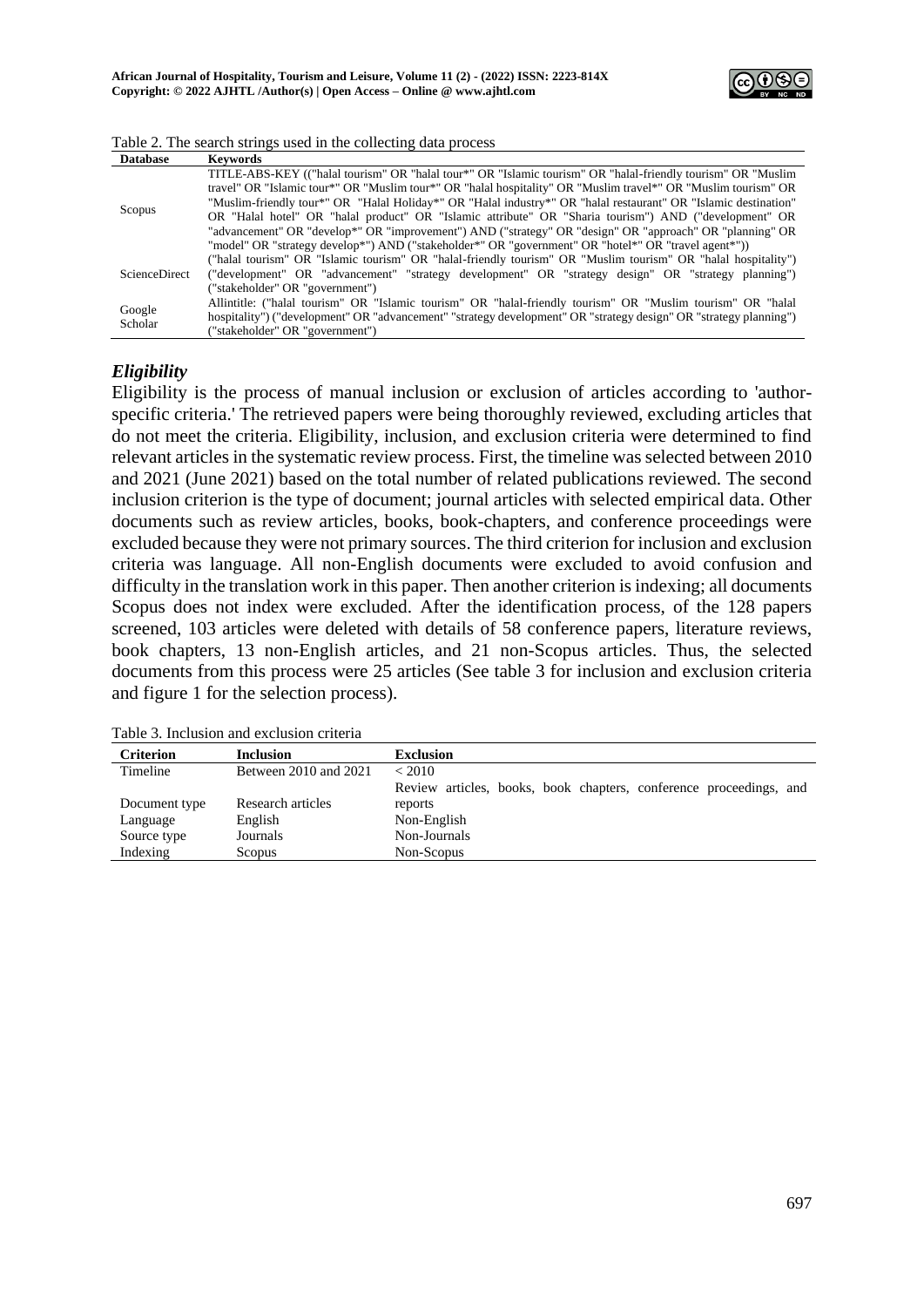



Figure 1. Flowchart of primary studies selection

# *Quality appraisal*

The quality assessment stage is to evaluate each study identified in the previous step. The quality assessment followed the quality checklist specified in the MMAT (Mix Methods Appraisal Tools) as proposed by Hong et al. (2018). The main reason for this adoption quality assessment checklist is that it can be used flexibly for different study designs, qualitative, quantitative, and mixed methods. The primary purpose of the quality assessment is to evaluate studies and select studies that answer the RQ and support a more detailed analysis of the inclusion and exclusion criteria. The scoring procedure for quality assessment questions is determined by 1 as "Yes," 0.5 as "I Don't know," and 0 representing "No." The score of the appraisal paper is divided into four categories: excellent (13.5≤ - 15), good (9.5≤ - 13), fair (5≤ - 9), and failed (0≤ - 4.5). The results indicate 3 articles are categorized as ""excellent scores (14-14.5), other 3 articles are grouped as good (11.5-13). In addition, the remaining 19 articles have a value of 7 and are categorized as Fair. Finally, all the 25 primary studies were selected to be reviewed (see table 5).

# *Data abstraction and analysis*

After the eligibility process, the remaining articles were evaluated, reviewed, and analyzed. Next, the results were discussed in detail. The review was based on a specific study relevant to the research question and focused on it. The studies were then extracted to identify the relevant themes for the current study by reading the title, abstract, and then the full text of the article (in-depth). An integrative review was conducted--a kind of review that synthesizes different types of research designs (qualitative, quantitative, and mixed methods). Thematic analysis was conducted to identify themes related to research patterns and trends in the development of halal tourism. This study involves 25 papers to analyze thematically by extracting statements and data that were considered to answer the research questions. In the next phase, the various themes were grouped with coding techniques. In this section, abstract data was converted into valuable data and guided by identifying connected and related themes, ideas, or concepts. Finally, this process resulted in four main themes: marketing strategy, customer behavior, halal tourism products, and business process strategy. A similar approach was repeated for each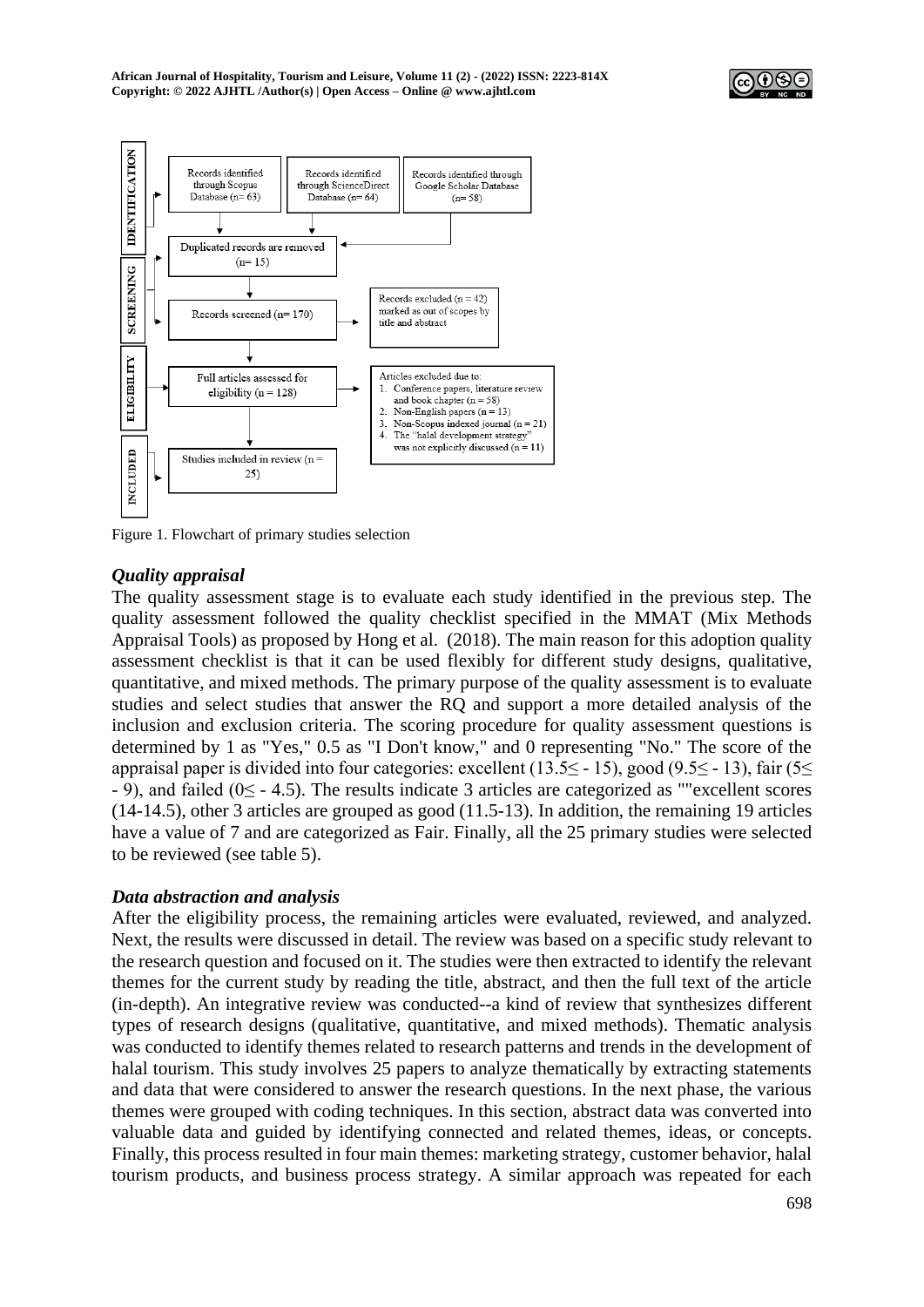

theme created to produce comprehensive data analyzing the four themes. Discussions and reevaluations were carried out on an ongoing basis based on the suitability of the theme. Any disagreements or inconsistencies were resolved through academic discussion between authors.

## **Results and discussions**

Based on the results of data extraction and analysis from 25 articles on the development of halal tourism strategies, the data were categorized into a characteristic of the selected articles and main findings analyzed by thematic analysis.

# *General findings and selected studies characteristics*

Table 6 presents 25 selected articles and other general information such as author, year of publication, journal, and publisher. All articles included in the analysis process were from international journals indexed by Scopus. In general, from all selected articles, the most documents were published by Taylor and Francis with 8 documents, Emerald with 7 documents, and others published less than 5 documents (See table 6). Furthermore, for the article's publication year, most of the 25 selected articles were published in 2020 with 8 documents, 2019 with 7 documents, and 5 papers were published in 2021. The rest was published in 2010-2018. The data can be seen in Figure 2 as follows.



Figure 2. Number of selected studies over the year

For the number of studies in each journal, the selected articles were respectively published in the Journal of Islamic marketing (JIM) with journal status Q2 (6 documents) and in the journal of GeoJournal of Tourism and Geosite (GTG) (Q2-- 4 documents). The Journal of Travel and Tourism Marketing (JTTM) and the International Journal of Religious Tourism and Pilgrimage (IJRTP), both of which have Q3 status, published 2 documents. Furthermore, 1 document was published by Tourism Management (TM-Q1), Cogent Business and Management (CBM-Q3), The Journal of North African Studies (JNAS-Q2), Journal of Destination Marketing & Management (JDMM—Q1), Tourism and Hospitality Research (THR—Q1), Journal of Travel Research (JTR—Q1), International Journal of Business and Society (IJBS—Q3), Asia Pacific Journal of Tourism Research (APJTR—Q1), Tourism Review (TR—Q1), Journal of Hospitality Marketing & Management (JHMM—Q1), and Current Issues in Tourism (CIT— Q1) (See Table 4).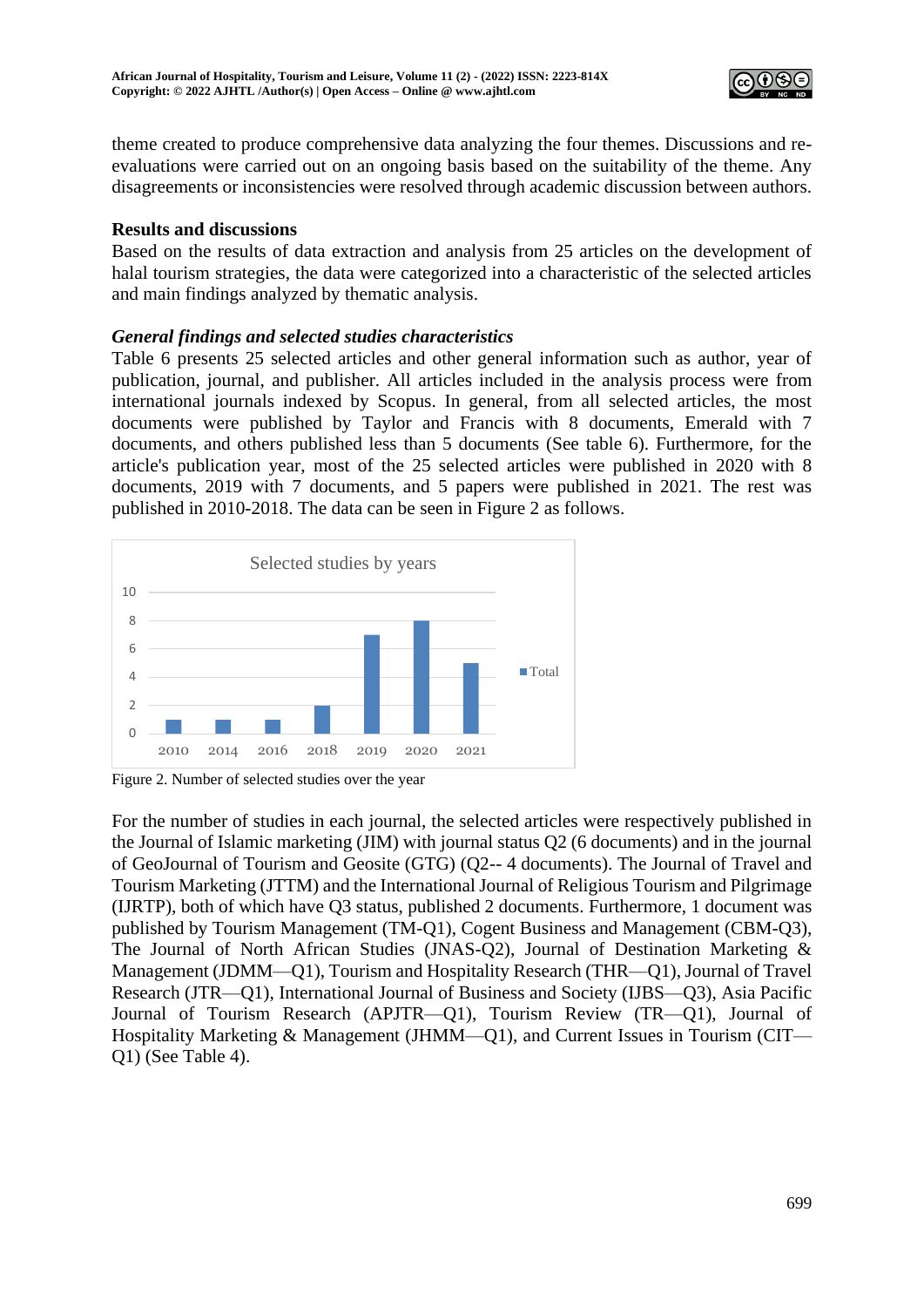**April 2022, Vol 11, No 2, pp. 694-709**

| Paper ID        | Author             |      | Journal                                                   | <b>Publisher</b>                       | Indexing |
|-----------------|--------------------|------|-----------------------------------------------------------|----------------------------------------|----------|
| P <sub>1</sub>  | Yousaf & Xiucheng  | 2018 | Tourism Management                                        | Elsevier                               | Scopus   |
| P <sub>2</sub>  | Kasdi et al.       | 2019 | GeoJournal of Tourism and Geosites                        | Editura Universitati din Oradea        | Scopus   |
| P <sub>3</sub>  | Haq                | 2014 | Journal of Islamic Marketing                              | Emerald                                | Scopus   |
| P <sub>4</sub>  | Joeliaty et al.    | 2020 | <b>Cogent Business and Management</b>                     | Taylor & Francis                       | Scopus   |
| P <sub>5</sub>  | Carboni et al.     | 2016 | The Journal of North African Studies                      | Taylor & Francis                       | Scopus   |
| P <sub>6</sub>  | Haq & Wong         | 2010 | Journal of Islamic Marketing                              | Emerald                                | Scopus   |
| P7              | Perbawasari et al. | 2019 | GeoJournal of Tourism and Geosites                        | Editura Universitati din Oradea        | Scopus   |
| P <sub>8</sub>  | Al-Ansi & Han      | 2019 | Journal of Destination Marketing & Management             | Elsevier                               | Scopus   |
| P <sub>9</sub>  | Jeaheng et al.     | 2019 | Journal of Travel and Tourism Marketing                   | Taylor & Francis                       | Scopus   |
| P <sub>10</sub> | Ratnasari et al.   | 2021 | Journal of Islamic Marketing                              | Emerald                                | Scopus   |
| P <sub>11</sub> | Adel et al.        | 2021 | Tourism and Hospitality Research                          | SAGE                                   | Scopus   |
| P <sub>12</sub> | Junaidi et al.     | 2019 | GeoJournal of Tourism and Geosites                        | Editura Universitati din Oradea        | Scopus   |
| P <sub>13</sub> | Wibawa et al.      | 2021 | Journal of Islamic Marketing                              | Emerald                                | Scopus   |
| P <sub>14</sub> | Huda et al.        | 2021 | International Journal of Religious Tourism and Pilgrimage | <b>Technological University Dublin</b> | Scopus   |
| P <sub>15</sub> | Al-Ansi et al.     | 2020 | Journal of Travel Research                                | <b>SAGE</b>                            | Scopus   |
| P <sub>16</sub> | Han et al.         | 2019 | Journal of Travel & Tourism Marketing                     | Taylor & Francis                       | Scopus   |
| P <sub>17</sub> | Rashid et al.      | 2020 | International Journal of Business and Society             | Universiti Malaysia Sarawak            | Scopus   |
| P <sub>18</sub> | Pamukcu & Sariisik | 2021 | Journal of Islamic Marketing                              | Emerald                                | Scopus   |
| P <sub>19</sub> | Wardi et al.       | 2018 | Asia Pacific Journal of Tourism Research                  | Taylor & Francis                       | Scopus   |
| P <sub>20</sub> | Rahman et al.      | 2020 | <b>Tourism Review</b>                                     | Taylor & Francis                       | Scopus   |
| P <sub>21</sub> | Jeaheng et al.     | 2020 | Journal of Hospitality Marketing & Management             | Taylor & Francis                       | Scopus   |
| P <sub>22</sub> | Aji et al.         | 2020 | Journal of Islamic Marketing                              | Emerald                                | Scopus   |
| P <sub>23</sub> | Rahmawati et al.   | 2021 | GeoJournal of Tourism and Geosites                        | Editura Universitati din Oradea        | Scopus   |
| P <sub>24</sub> | Suhartanto et al.  | 2020 | Current Issues in Tourism                                 | Taylor & Francis                       | Scopus   |
| P <sub>25</sub> | Hanafiah et al.    | 2021 | International Journal of Religious Tourism and Pilgrimage | <b>Technological University Dublin</b> | Scopus   |

**Table 4.** Selected primary studies

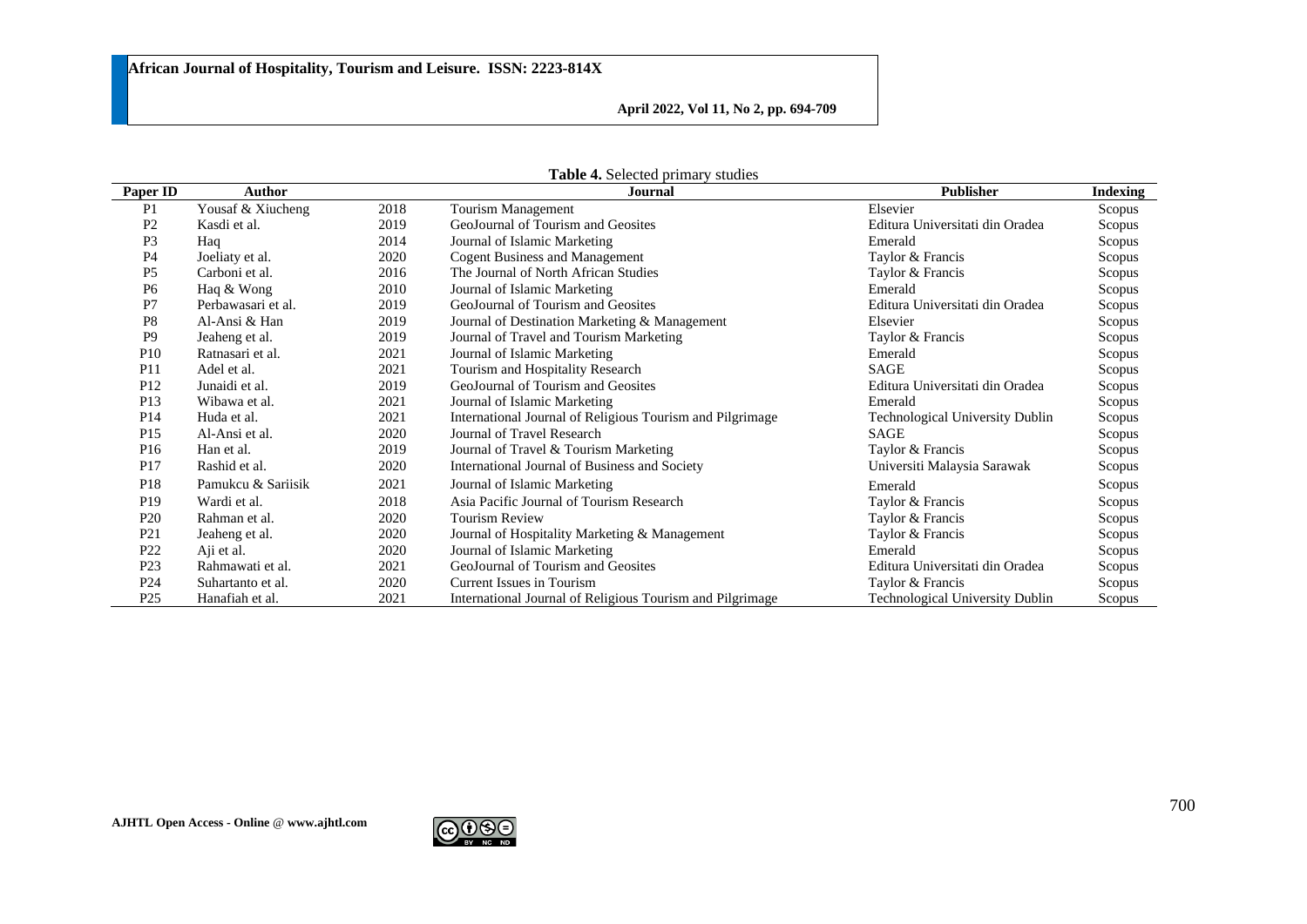For the countries studied from each selected paper, there were 12 countries as objects of study in 25 articles, including Australia, Pakistan, China, South Korea, Japan, Thailand, Indonesia, Malaysia, New Zealand, Singapore, Tunisia, and Turkey. Of the various countries that became the object of the study, Indonesia took first place with 10 documents (P2, P4, P7, P10, P12, P13, P14, P19, P23, P24), South Korea with 4 documents (P1, P8, P15, P16), and Australia and Thailand with 3 documents (P3, P6, P11 and P1, P9, P21) respectively.

| Country of<br>study | of<br><b>Number</b><br>studies | Paper ID                                                                                                                                                                             | <b>Authors</b>                                                                                                                                                                                                                                             |
|---------------------|--------------------------------|--------------------------------------------------------------------------------------------------------------------------------------------------------------------------------------|------------------------------------------------------------------------------------------------------------------------------------------------------------------------------------------------------------------------------------------------------------|
| Australia           | 3                              | P3, P6, P11                                                                                                                                                                          | Haq (2014), Haq & Wong (2010), Adel et al. (2021)                                                                                                                                                                                                          |
| Pakistan            | 1                              | P <sub>3</sub>                                                                                                                                                                       | Hag $(2014)$                                                                                                                                                                                                                                               |
| China               |                                | P <sub>1</sub>                                                                                                                                                                       | Yousaf & Xiucheng $(2018)$                                                                                                                                                                                                                                 |
| South Korea         | 4                              | P1, P8, P15, P16                                                                                                                                                                     | Yousaf & Xiucheng (2018), Al-Ansi & Han (2019), Al-Ansi<br>et al. (2020), Han et al. (2019)                                                                                                                                                                |
| Japan               |                                | P <sub>1</sub>                                                                                                                                                                       | Yousaf & Xiucheng $(2018)$                                                                                                                                                                                                                                 |
| Thailand            | 3                              | P1, P9, P21                                                                                                                                                                          | Yousaf & Xiucheng (2018), Jeaheng et al. (2019), Jeaheng<br>et al. (2020)                                                                                                                                                                                  |
| Indonesia           | 10                             | P <sub>2</sub> , P <sub>4</sub> , P <sub>7</sub> , P <sub>10</sub> , P <sub>12</sub> ,<br>P <sub>13</sub> , P <sub>14</sub> , P <sub>19</sub> , P <sub>23</sub> ,<br>P <sub>24</sub> | Kasdi et al. (2019), Joeliaty et al. (2020), Perbawasari et al.<br>$(2019)$ , Ratnasari et al. $(2021)$ , Junaidi et al. $(2019)$ , Wibawa<br>et al. (2021), Huda et al. (2021), Wardi et al. (2018),<br>Rahmawati et al. (2021), Suhartanto et al. (2020) |
| Malaysia            | 3                              | P17, P20, P25                                                                                                                                                                        | Rashid et al. (2020), Rahman et al. (2020), Hanafiah et al.<br>(2021)                                                                                                                                                                                      |
| New Zealnd          | $\mathbf{1}$                   | <b>P11</b>                                                                                                                                                                           | Adel et al. (2021)                                                                                                                                                                                                                                         |
| Singapore           | 1                              | <b>P11</b>                                                                                                                                                                           | Adel et al. (2021)                                                                                                                                                                                                                                         |
| Tunisia             |                                | P <sub>5</sub>                                                                                                                                                                       | Carboni et al. (2016)                                                                                                                                                                                                                                      |
| Turkey              |                                | P <sub>18</sub>                                                                                                                                                                      | Pamukcu & Sariisik (2021)                                                                                                                                                                                                                                  |

Table 5. Distribution of countries of studies

Furthermore, the selected articles used various study designs (qualitative, quantitative, and mixed methods). Table 6 shows that 13 articles are using a quantitative design (P6, P8, P10, P12, P13, P17, P18, P19, P20, P21, P22, P23, and P25) and 7 articles with a qualitative design (P1, P2, P3, P4, P5, P7, and P11). Meanwhile, the research that uses the miz method is 5 documents (P9, P14, P15, P16, and P24).

Table 6. Summary of main study design

| Main<br>study<br>design           | Number of<br>documents | <b>Journal Acronym</b>           | Paper ID                                                                               |
|-----------------------------------|------------------------|----------------------------------|----------------------------------------------------------------------------------------|
| <b>Oualitative</b>                |                        | TM, GTG, JIM, CBM, JNAS, THR     | P1, P2, P3, P4, P5, P7, P11                                                            |
| <i><u><b>Ouantitative</b></u></i> |                        | JIM, JDMM, GTG, IJBS, APJTR, TR, | P6, P8, P10, P12, P13, P17, P18, P19, P20,                                             |
|                                   |                        | <b>JHMM. IJRTP</b>               | P <sub>21</sub> , P <sub>22</sub> , P <sub>23</sub> , P <sub>25</sub>                  |
| Mix method                        |                        | JTTM. IJRTP. JTR. CIT            | P <sub>9</sub> , P <sub>14</sub> , P <sub>15</sub> , P <sub>16</sub> , P <sub>24</sub> |

# *Main findings of thematic analysis*

This section describes the themes covered in all the selected studies. Four main themes were identified: marketing strategy, customer behavior, halal tourism products, and business process strategy. Data related to the main findings can be seen in table 7.

Table 7 describes some of the themes that have been identified based on the 25 selected articles. The documents related to marketing strategy (Haq & Wong, 2010; Haq, 2014; Al-Ansi & Han, 2019; Kasdi et al., 2019; Perbawasari et al., 2019; Joeliaty et al., 2020; Adel et al., 2021) and customer behavior (Wardi et al., 2018; Han et al., 2019; Jeaheng et al., 2019, 2020; Rahman et al., 2019; Aji et al., 2020; Ratnasari et al., 2020; Suhartanto et al., 2020; Al-Ansi et al., 2021; Wibawa et al., 2021; Hanafiah et al., 2021). In addition, several selected journals also

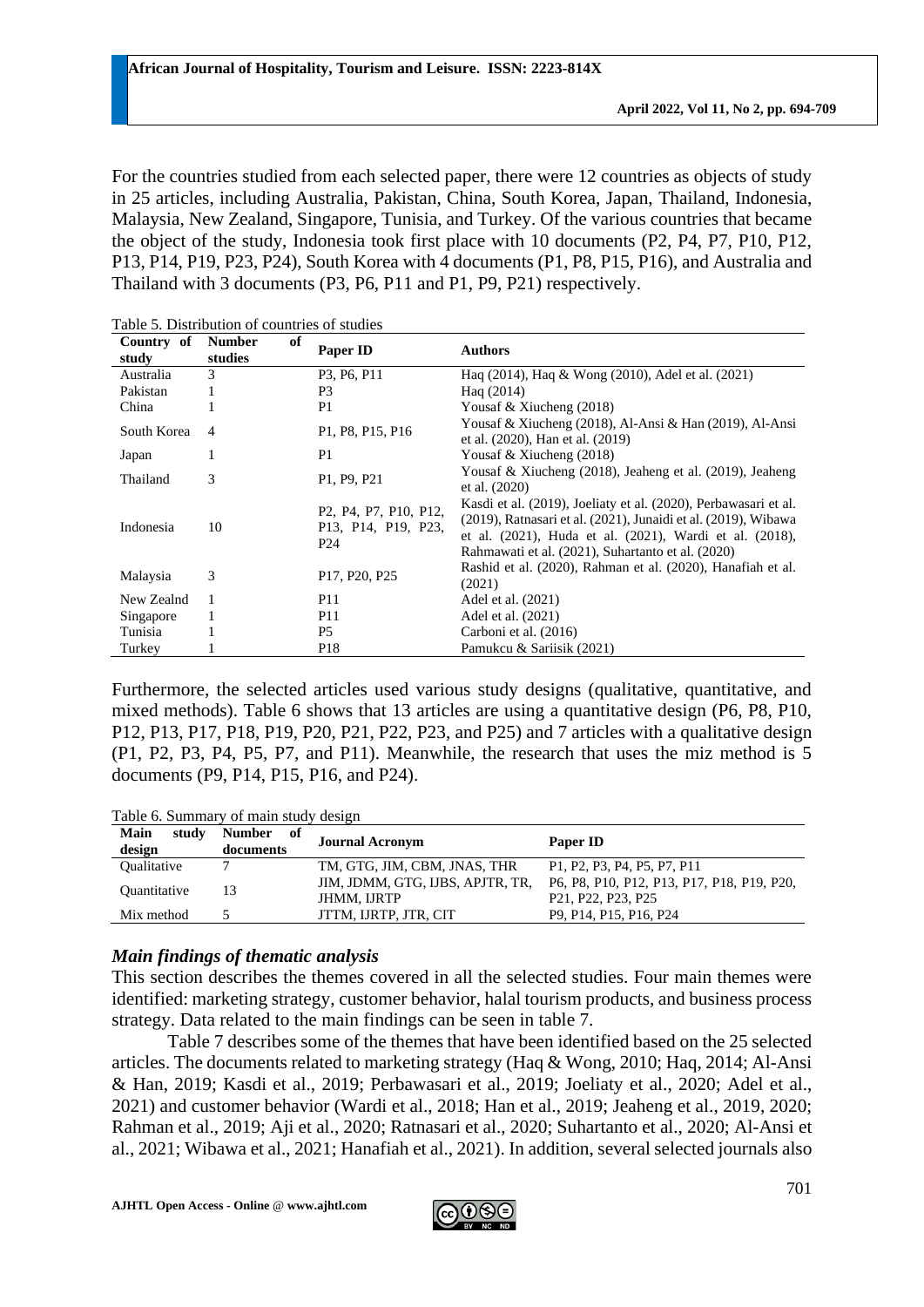

reviewed comprehensively related to products and services (Carboni et al., 2016; Yousaf & Xiucheng, 2018; Huda et al., 2021) and business processes (Junaidi et al., 2019; Rashid et al., 2020; Pamukcu & Sariisik, 2021; Rahmawati et al., 2021).

| <b>Main Topics</b>           | <b>Number</b><br>of<br>documents | Main<br>study<br>design | Authors                                                                                                                                                                                                                                                       |
|------------------------------|----------------------------------|-------------------------|---------------------------------------------------------------------------------------------------------------------------------------------------------------------------------------------------------------------------------------------------------------|
| Marketing<br>Strategy        | 7                                | QL (5), QN (2)          | Kasdi et al. (2019); Haq (2014; Joeliaty et al. (2020); Haq $\&$<br>Wong (2010); Perbawasari et al. (2019); Al-Ansi & Han<br>$(2019)$ ; Adel et al. $(2021)$                                                                                                  |
| Customer<br>behavior         | 11                               | QN(7), MM(4)            | Jeaheng et al. (2019); Ratnasari et al. (2021); Wibawa et al.<br>(2021); Al-Ansi et al. (2020); Han et al. (2019); Wardi et al.<br>(2018); Rahman et al. (2020); Jeaheng et al. (2020); Aji et al.<br>2020); Suhartanto et al. (2020); Hanafiah et al. (2021) |
| Halal<br>tourism<br>products | $\mathbf{3}$                     | QL (2), MM (1)          | Carboni et al. (2016); Yousaf & Xiucheng (2018); Huda et<br>al. $(2021)$                                                                                                                                                                                      |
| Business process             | $\overline{4}$                   | QN(3), QL(1)            | Junaidi et al. (2019); Rashid et al. (2020); Pamukcu &<br>Sariisik (2021); Rahmawati et al. (2021)                                                                                                                                                            |

The development of halal tourism strategy is focused on several areas that need attention, namely marketing strategy, customer behavior, halal tourism products and services, and business processes. These four themes are presented in detail in the following sections. The findings of this study can be concluded in a strategic model for the development of halal tourism.



Figure 3. The strategic model for halal tourism development

# *Marketing strategy*

Several aspects that need to be considered in promoting halal tourism are sharia principles in tourism management and providing courteous and conducive services for all tourists and the environment (Huda et al., 2021). Courteous service to tourists and the surrounding environment is the principle of a halal-friendly social environment. Residents' friendly and polite attitude can increase tourists' motivation to visit these halal tourist destinations (Han et al., 2019). A friendly, positive attitude and respect for the cultural diversity of tourists carried out by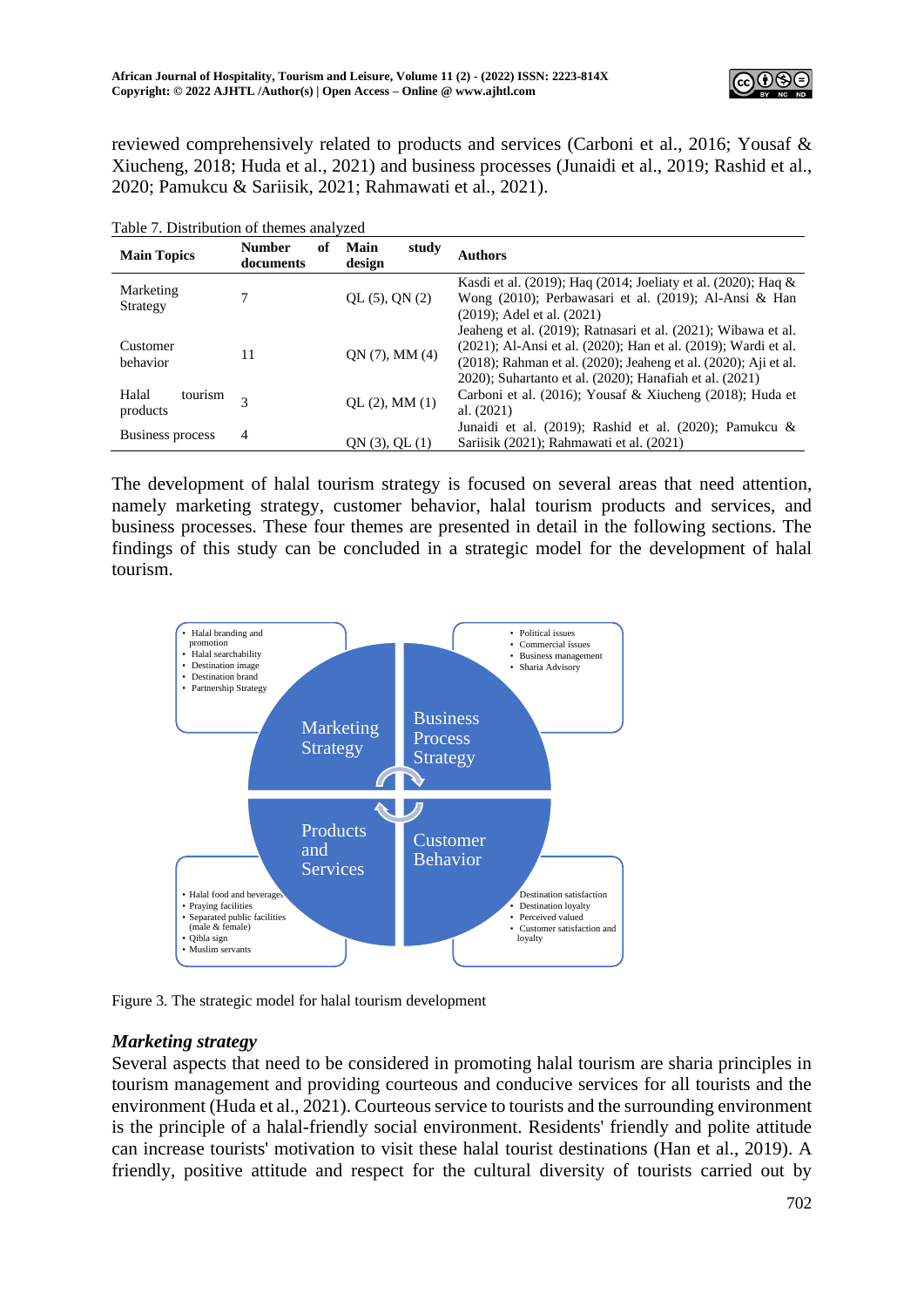

residents can positively impact the intention of these tourists to revisit and recommend to others (Suhartanto et al., 2020). This open attitude toward Muslim tourists is also an excellent strategy to market halal tourism (Carboni et al., 2016). In addition, the leading indicators in increasing halal tourism marketing to compete globally include a promotion, improvement of infrastructure, and readiness of human resources, significantly increasing tourism capacity for business (Huda et al., 2021).

Efforts have been made to develop strategies to promote halal tourism in several countries, one of which is Tunisia, by diversifying tourism products and destinations to allow tourists to freely choose the tourism products they want (Carboni et al., 2016). Creating halal tourism products with the concept of "spiritual tourism" can also promote halal tourism to attract Muslim and non-Muslim tourists. These products can be packaged with attractive brands such as "discovering yourself," "the human family," "Islamic travels," "discover the soul of Islam," or "learn Islam for all." This product aims to bring together Muslim and non-Muslim tourists to dialogue and interact together to discuss social and humanitarian life (Haq & Wong, 2010).

Australia has created the concept of a "Muslim festival" by taking advantage of special Muslim days such as Ramadan, Hajj, and the birthday of the Prophet Muhammad to market halal tourism to non-Muslim tourists. The festival brings Muslim families to Australia to present Islamic culture in music, fashion, cuisine, etc. Many non-Muslim tourists learn about Islamic culture (Haq & Wong, 2010). In addition, social media can also promote halal tourism by providing information such as culinary ingredients, halal centers, the location of prayer facilities in the city, etc., that can be accessed by Muslim tourists (Wibawa et al., 2021).

One strategy in marketing halal tourism is through a website. The appearance and presentation of a website--that is attractive, contains relevant information, and is easily accessible--can give an excellent first impression on potential tourists, generate interest, and influence the decisionmaking of prospective tourists to visit halal tourism (Yousaf & Xiucheng, 2018). From a branding perspective, tourism websites must pay attention to unique halal marketing strategies to give the label an impression as a Muslim-friendly destination (Adel et al., 2021).

Several countries' tourism agencies or institutions have utilized websites to promote halal tourism. For example, JNTO (National Tourism Organization of Japan) has published a unique travel blog by collaborating with Muslim bloggers to inspire other Muslim travelers through their travel experiences to Japan, consisting of halal food, prayer facilities, and the cultural history the country. Another example is using a Muslim-friendly destination application provided by TAT (Thai Tourism Authority). This application offers a mobile search tool for halal food restaurants, halal hotels, and mosques that Muslim tourists can choose by utilizing the map navigation feature and finding nearby locations (Yousaf & Xiucheng, 2018). The website can also facilitate Muslim tourists in finding halal food. For example, New Zealand has a website that contains detailed information on snacks, bakeries and meat shops, grocery stores, and restaurants, all of which are halal compliant. The website also provides images so that the information obtained by tourists is more precise. Another example is Singapore introducing an app for restaurants and foods recommended by locals, classified into many categories, including halal food (Adel et al., 2021).

#### *Customer behavior strategy*

The satisfaction of Muslim tourists with halal tourist destinations can be positive if the facilities under Islamic principles are met. These facilities include the availability of a prayer room and prayer equipment, a Qibla direction sign, a halal food menu, a gym and swimming pool area that is separated between men and women, as well as staff who understand Islamic values and use uniforms or polite clothes (Al-Ansi & Han, 2019; Jeaheng et al., 2019; Al-Ansi et al.,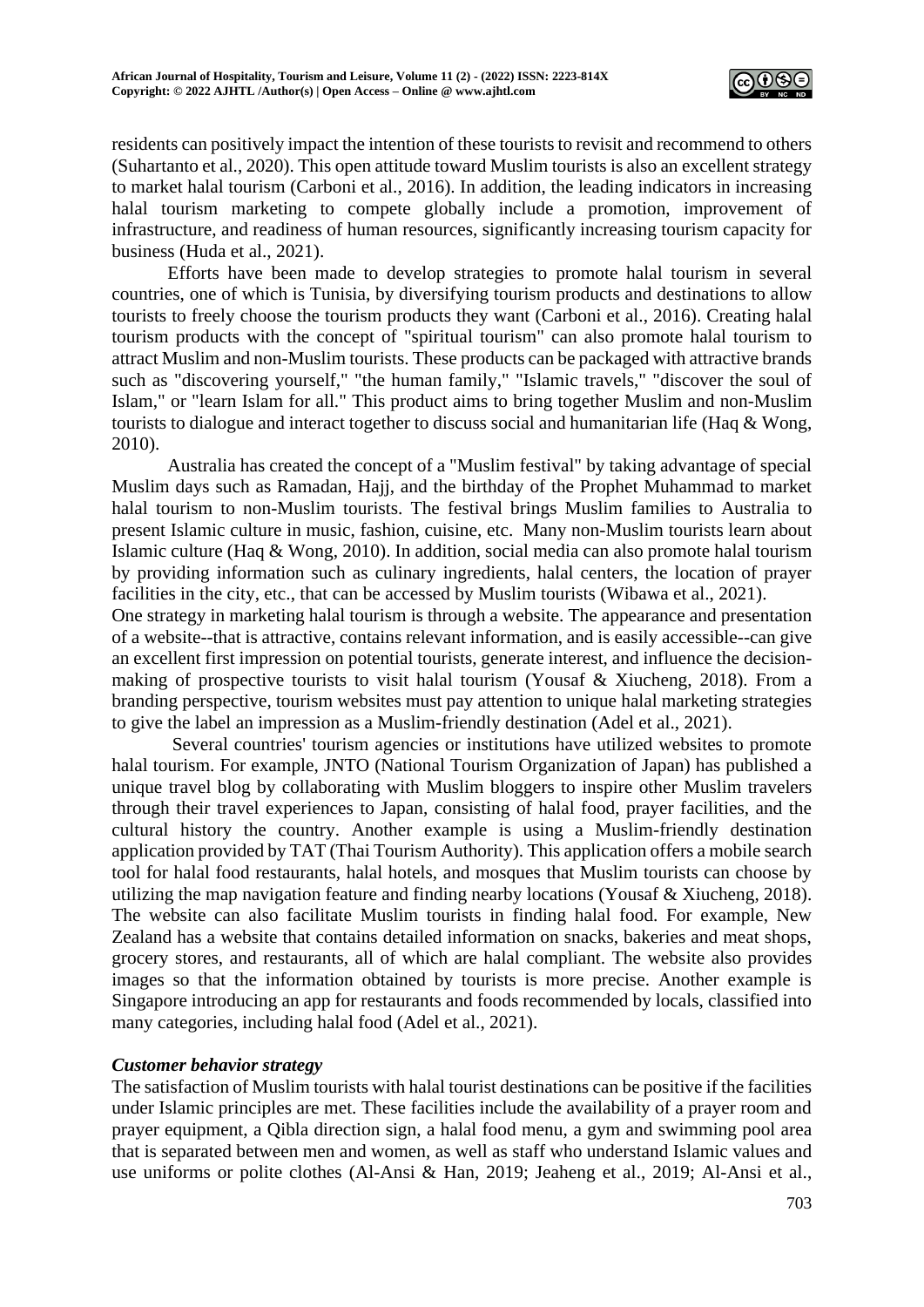

2021). However, this opinion is different from the findings of research that has been done that prayer facilities do not have a significant effect on tourist satisfaction. This is because a Muslim is given flexibility in performing prayers, especially for travelers, while still paying attention to the terms and pillars of worship. In addition, the Qibla direction can also be easily found through the application without the need to rely on the facilities provided by the tourism operator (Rashid et al., 2020). Muslim tourists will be satisfied if halal tourist destinations are free from alcohol, gambling, and prostitution. The availability of alcohol and gambling areas can have a negative impact on the satisfaction of Muslim tourists and affect their view of the service because they feel uncomfortable with these attributes in carrying out prayers, especially for travelers, while paying attention to the terms and pillars of worship. In addition, the Qibla direction can also be easily found through the application without the need to rely on the facilities provided by the tourism operator (Wardi et al., 2018; Rahman et al., 2020). In addition, halal certification labels on tourism products can also affect tourists' behavioral intentions (Ratnasari, 2020).

In a halal perspective, tourism products, and services significantly affect satisfaction, experience quality, and perceived value, creating loyalty intentions for further travel to halal destinations (Rahman et al., 2020; Suhartanto et al., 2020). There is a significant relationship between tourist satisfaction and their loyalty intention to travel further to halal destinations. Travelers can recommend tourist destinations if they are happy with travel products and services. On the other hand, if they are dissatisfied with tourism products and services, they may not recommend to others to travel to those destinations. Failure to provide halal-friendly facilities can have a negative impact on the overall image of the destination (Al-Ansi & Han, 2019; Rahman et al., 2020; Hanafiah et al., 2021). Tourism decisions are not always based on issues of personal religiosity. The destination status of a "Muslim" or "non-Muslim" country is not a significant consideration for Muslim travelers. They emphasize issues of universal values that are more socially accepted around the world (Aji et al., 2020).

# *Products and services strategy*

One of the critical factors for Muslim tourists is halal food and drinks. Restaurants and hotels trying to attract Muslim tourists should be encouraged to provide halal-certified food and beverages. It can also support the marketing of halal tourism (Suhartanto et al., 2020; Huda et al., 2021). Halal certification is one of the essential tourism resources to attract Muslim tourists because it signifies authenticity, quality assurance, and trust (Yousaf & Xiucheng, 2018). Halal labeling and certification are crucial to attracting Muslim tourists. Therefore, a responsible organization must issue halal food restaurant certification (Adel et al., 2021).

For areas with a majority Muslim population, such as one example, namely Demak, both food and drinks consumed are halal, and most entrepreneurs have obtained halal certification from these businesses (Kasdi et al., 2019). In comparison, for countries with a non-Muslim majority population, tourism institutions provide other innovations to provide halal food facilities for Muslim tourists. For example, JNTO (Japan National Tourism Organization), TAT (Thai Tourism Authority), and KTO (Korea Tourism Organization) provide brochures and guidebooks for halal food for Muslim tourists featuring cuisine and information on halal menus and restaurants (Yousaf & Xiucheng, 2018).

#### *Business process strategy*

The business processes applied in halal tourism need to pay attention to various things, such as providing accommodation and cooperation with other parties. Hotels aimed at Muslim tourists need to provide rooms and facilities that support the halal hotel concept. Both the hotel's design and interior, including the hotel's atmosphere, need to be adjusted according to Islamic values.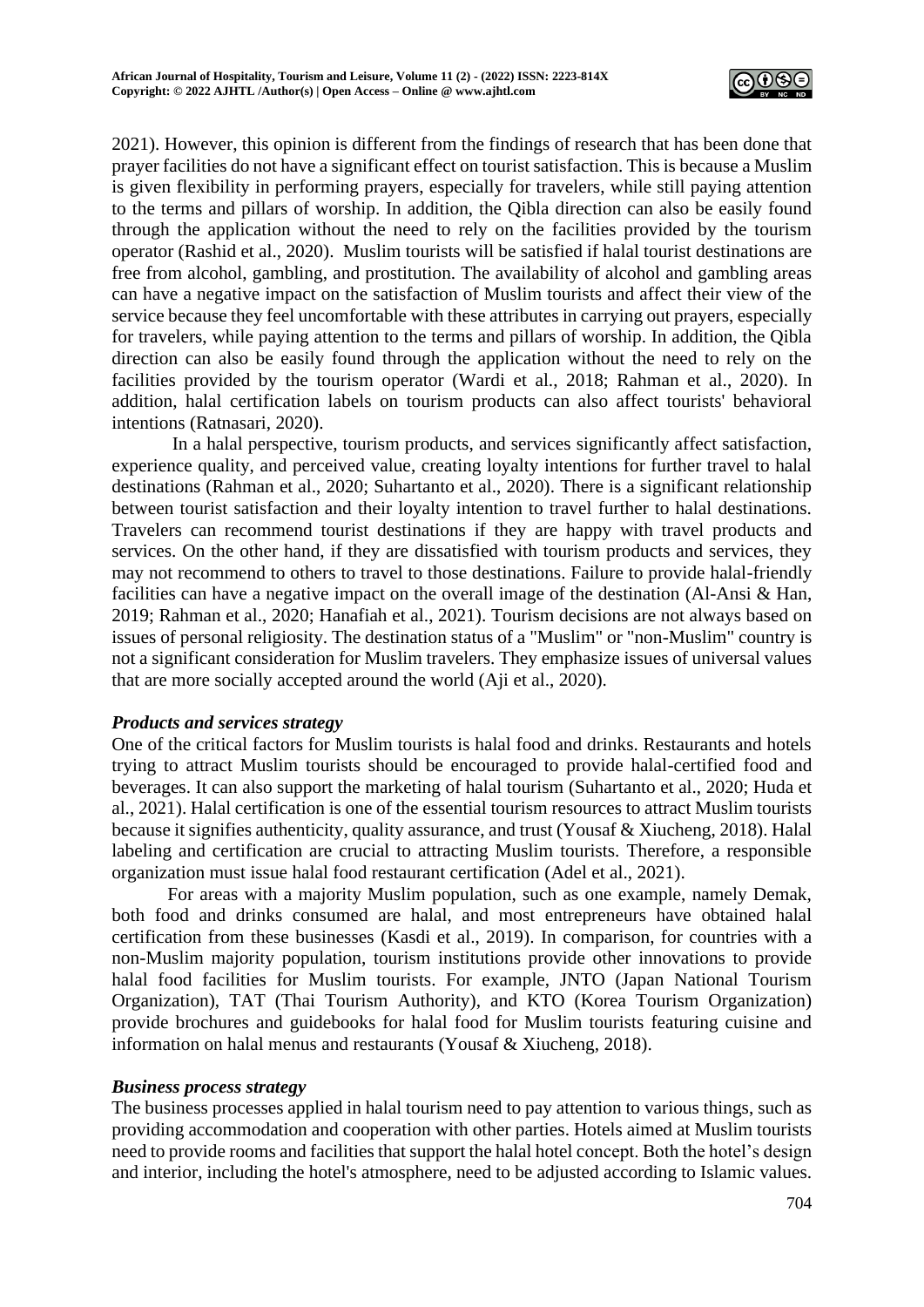

This will have an impact on the comfort of Muslim tourists (Joeliaty et al., 2020). Facilities should be under Islamic values, including prayer rooms, Al-Qur'an, prayer rugs and equipment, Qibla sign in each room, availability of halal menus, replacing alcohol with chocolate and other soft drinks, and segregation of facilities by gender such as providing separate gym and swimming pool areas for women and men (Yousaf & Xiucheng, 2018; Jeaheng et al., 2020; Al-Ansi et al., 2021; Wibawa et al., 2021).

Muslim tourists will be more confident and satisfied with hotel services if the hotel is halal certified. Therefore, hotels need to apply for halal certification (Pamukcu & Sariisik, 2021). In addition, by providing facilities under Islamic principles, halal hotel managers must also pay attention to staff or workers. They need to recruit Muslims or staff who understand the concept of halal hotels and Islamic values (Joeliaty et al., 2020). The communication skills of multi-lingual staff can enhance the interaction of Muslim staff and customers so that hotel managers better understand the needs of the Muslim market. Halal hotel financial services can also be based on Sharia banking or financing rules (Jeaheng et al., 2020).

Developing halal tourism requires support from various parties, tourism operators, religious and spiritual organizations, education, social, and government agencies ( Haq, 2014). The provincial government must collaborate and synergize with the central government and local entrepreneurs to build public awareness about halal tourism, including its implementing regulations. Therefore, massive socialization, communication, and promotion efforts to build acceptance must be carried out by the central and local governments. The synergy between the government and the community is critical to realizing the development of halal tourism (Huda et al., 2021). For example, the government in Demak (central Java, Indonesia) made a policy to prohibit night entertainment, including nightclubs, discotheques, and pubs, to show the response of the Demak district government to the development of halal tourism. The Government of Demak also conducts socialization and education to the people of Demak to dress cover their genitals for Muslims and dress modestly for non-Muslims (Kasdi et al., 2019).

The Pakistani embassy is also trying to support halal tourism by promoting madrasas and offering study packages for Muslim students, most of whom are spiritual tourists. In partnership, Pakistan Embassy also works in teams to set promotional objectives, select appropriate media channels, structure ideas and messages, allocate budgets, set up a checkand-balance system, and define partner roles ( Haq, 2014). The form of support from tourism destination managers and marketers encourages tourism employees to increase their awareness, knowledge, and skills in providing halal services. Staff training on halal knowledge is essential, especially for those with direct contact with Muslim tourists. Hotel staff, restaurants, travel agents, and tour guides must be able to greet and communicate with Muslim tourists and provide services according to Islamic values (Suhartanto et al., 2020).

#### *Halal tourism challenges and prospects*

Several challenges are found in halal tourism, such as halal hotel management. In some cases, the international hotel management refuses to apply Islamic principles in their hotels because they do not want to lose the potential profit from alcohol sales and the possible loss of guests. In addition, the costs required to establish separate facilities for men and women are relatively higher. Some halal tourism operators eliminate sharia principles in their business processes (Junaidi et al., 2019).

The wider community still feels the gap between the concept and the reality of implementation. Therefore, people still do not understand the concept of halal tourism, the benefits for the community, and the applicable rules regarding halal tourism (Huda et al., 2021). In Indonesia, with the largest Muslim population, halal tourism is still not very popular and still raises pros and cons in society. This is because the Indonesian people still have a narrow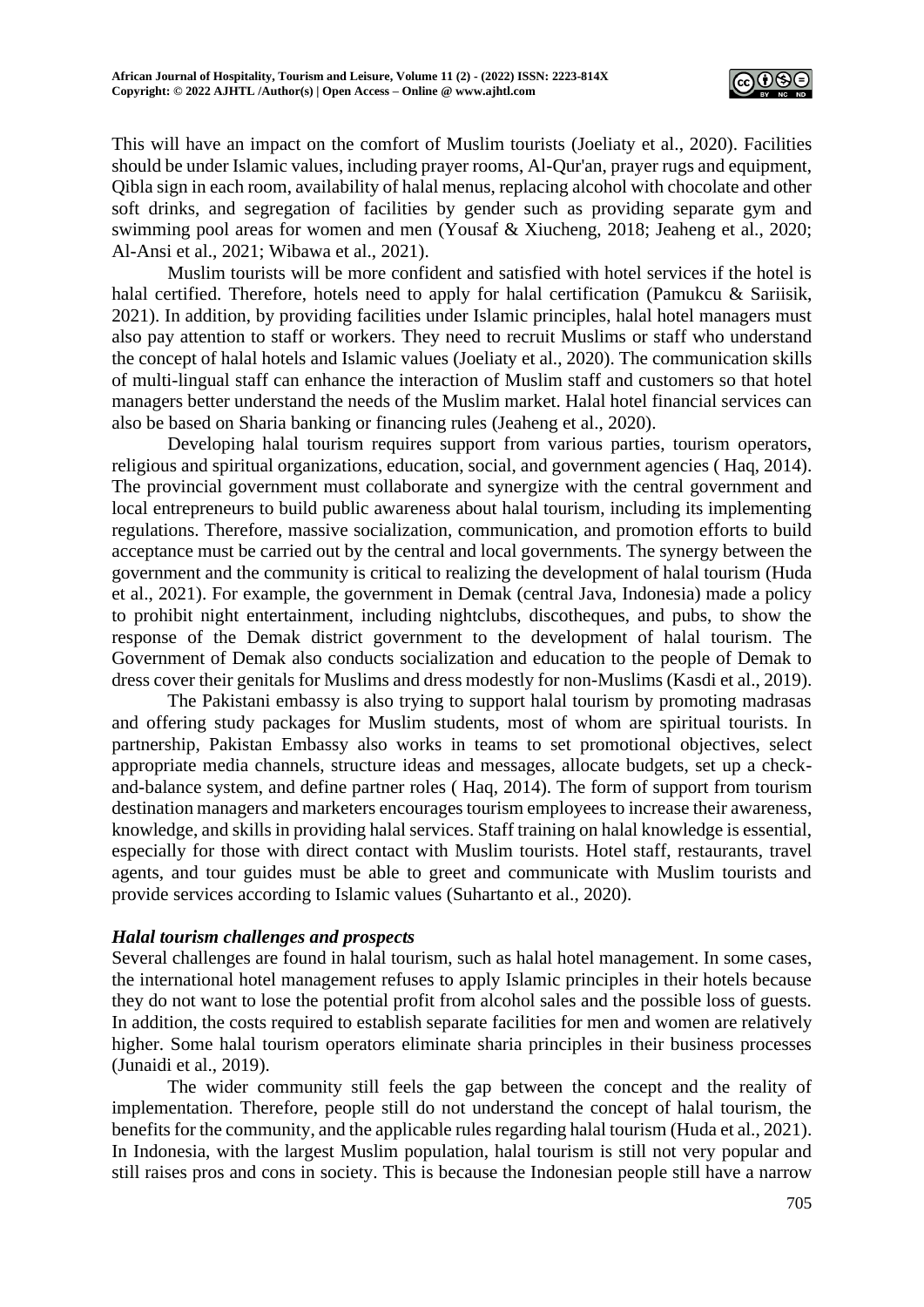

understanding of the concept of halal tourism. The perception that develops in the community is that when a tourist area is developed with the concept of halal tourism, the tourist area only prioritizes Muslim tourists and subordinates non-Muslim tourists (Rahmawati et al., 2021).

Halal tourism, which has developed rapidly, provides new opportunities for destinations worldwide to create a uniqueness that can compete globally by targeting Muslim and non-Muslim tourists (Al-Ansi et al., 2021). Governments, academics, and tourism destination managers can work together in determining the right program to develop halal tourism (Rahmawati et al., 2021). collaborate with bulletin partners, television, radio, magazines, and optimize websites ( Haq, 2014). Halal tourism business actors are expected to be able to provide halal tourism certification. It aims to gain customer trust. The existence of a halal certification label can better meet the needs of Muslim tourists and increase customer satisfaction (Pamukcu & Sariisik, 2021).

Regarding the doubts about implementing halal tourism due to the relatively more expensive cost, customer awareness is the best solution to address these challenges. Halal tourists must understand that the halal tourism business's price is higher than the conventional tourism business. The halal tourism business will no longer worry about potential losses if it is consistent. Business actors will not lose customers. However, it will shift the customer segment from conventional to certain customers, namely halal tourism customers. If this can be implemented stably, halal tourism operators will not be in a dilemma. The decision to pay is in the hands of tourists with a guarantee of comparable and guaranteed halal tourism products (Junaidi et al., 2019).

## **Conclusion**

The development of halal tourism has become a significant need based on the size and breadth of opportunities and potential offered. Therefore, developing a comprehensive offline and online marketing strategy and strengthening of partnerships with various stakeholders and government support are vital factors for the successful development of this industry. In addition, the fulfillment of multiple attributes of the characteristics of halal tourism according to the standards of Islamic values, such as products and services, also provides support for halal tourism to gain its place in the tourism industry. Another significant aspect determining halal tourism to survive in the dynamics of tourism business competition is customer satisfaction under unique customer expectations and behavior. Tourism stakeholders need to realize that halal tourism is an industry that has great potential to be developed. In addition, for further research, it is necessary to deepen the related variables that support the implementation of the ideal halal tourism, such as tourism products and services, amenities, consumer behavior, consumer needs and expectations, and consumer satisfaction.

#### **Acknowledgement**

The authors disclose receipt of the following financial support for research, authorship, and or publication. This research was funded by Universitas Negeri Malang, Ministry of Education and Culture by research grand number 4.3.14/UN32/KP/2021.

# **References**

Adel, A. M., Dai, X., Yan, C. & Roshdy, R. S. (2021). Halal Strategies on Official Government Tourism Websites: An Extension and Validation Study. *Tourism and Hospitality Research*, 21(2), 229–244.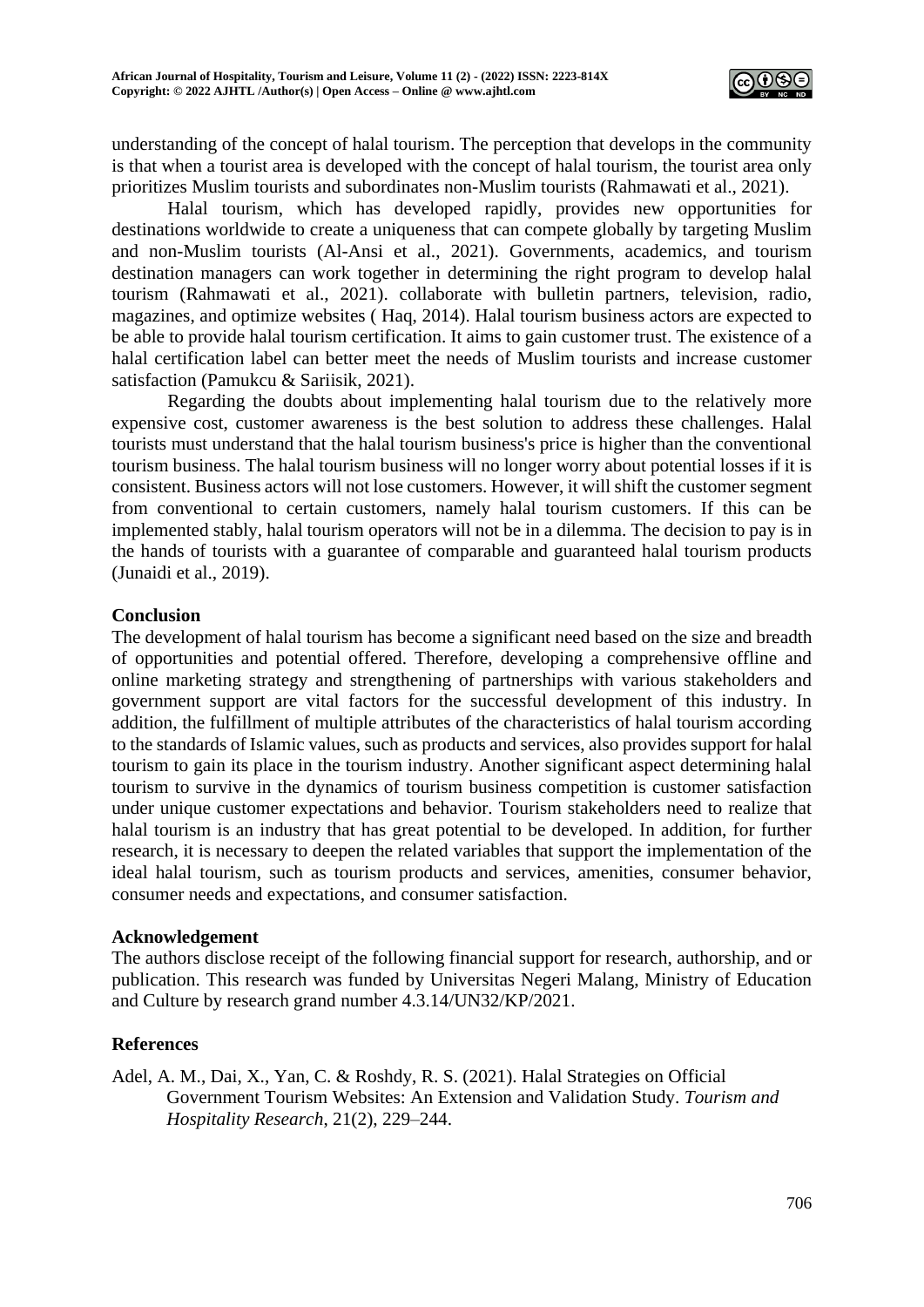

- Aji, H. M., Muslichah, I. & Seftyono, C. (2020). The Determinants of Muslim Travellers' Intention to Visit Non-Islamic Countries: A Halal Tourism Implication. *Journal of Islamic Marketing*, 12(8), 1553–1576.
- Al-Ansi, A. & Han, H. (2019). Role of Halal-friendly Destination Performances, Value, Satisfaction, and Trust in Generating Destination Image and Loyalty. *Journal of Destination Marketing & Management*, 13, 51–60.
- Al-Ansi, A., Han, H., Kim, S. & King, B. (2021). Inconvenient Experiences among Muslim Travelers: An Analysis of the Multiple Causes. *Journal of Travel Research*, 60(6), 1352–1370.
- Battour, M., Hakimian, F., Ismail, M. & Boğan, E. (2018). The Perception of Non-Muslim Tourists towards Halal Tourism: Evidence from Turkey and Malaysia. *Journal of Islamic Marketing*, 9(4), 823–840.
- Boğan, E. & Sarıışık, M. (2019). Halal tourism: Conceptual and Practical Challenges. *Journal of Islamic Marketing*, 10(1), 87–96.
- Carboni, M., Perelli, C. & Sistu, G. (2016). Developing Tourism Products in line with Islamic Beliefs: Some Insights from Nabeul–Hammamet. *Journal of North African Studies*, 22(1), 87–108.
- Han, H., Al-Ansi, A., Koseoglu, M. A., Lin, P. M. C., Park, J., Yu, J. & Kim, W. (2019). Halal Tourism: Travel Motivators and Customer Retention. *Journal of Travel and Tourism Marketing*, 36(9), 1012–1024.
- Han, H., Al-Ansi, A., Olya, H. G. T. & Kim, W. (2019). Exploring Halal-friendly Destination Attributes in South Korea: Perceptions and Behaviors of Muslim Travelers toward a Non-Muslim Destination. *Tourism Management*, 71, 151–164.
- Hanafiah, M. H., Ambok Maek, A. A. A., & Mohd Zahari, M. S. (2021). Muslim Tourist Behaviour and Intention to Revisit Non-muslim Countries: The Role of Muslimfriendly Tourism (MFT) Attributes. *International Journal of Religious Tourism and Pilgrimage*, *9*(1), 165–177.
- Haq, F. M. (2014). The Significance of Partnership as a Marketing Strategy for Islamic Spiritual Tourism. *Journal of Islamic Marketing*, *5*(2), 258–272.
- Haq, F. M. & Wong, H. Y. (2010). Is Spiritual Tourism a New Strategy for Marketing Islam? *Journal of Islamic Marketing*, *1*(2), 136–148.
- Hsu, P.-Y., Ku, E. C. S., Lai, T.-C. & Hsu, S. (2020). Developing a Muslim Tourism Market: The Perspective of Travel Agencies. *Journal of Hospitality and Tourism Insights*, https://doi.org/10.1108/jhti-08-2020-0155
- Huda, N., Rini, N., Muslikh, M. & Hidayat, S. (2021). Developing a Strategic Model for Halal Tourism in Aceh. *International Journal of Religious Tourism and Pilgrimage*, *9*(1), 70–82.
- Idris, I., Adi, K. R., Firmansyah, R., Nadhianty, A., Mobaroq, M. H., Putri, P. G., Pratama, A. S. & Wahono, E. R. (2021). Developing Smart Tourism Using Virtual Reality as a Tourism Promotion Strategy in Indonesia. *Geojournal of Tourism and Geosites*, *35*(2), 332–337.
- Idris, Purnomo, A. & Rahmawati, M. (2021). Community-based tourism: Capability and Community Participation in Tourism Development. In *Community Empowerment through Research, Innovation and Open Access* (pp. 139–144). London: Routledge.
- Jeaheng, Y., Al-Ansi, A. & Han, H. (2019). Halal-friendly Hotels: Impact of Halal-friendly Attributes on Guest Purchase Behaviors in the Thailand Hotel Industry. *Journal of Travel & Tourism Marketing*, *36*(6), 729–746.
- Jeaheng, Y., Al-Ansi, A. & Han, H. (2020). Impacts of Halal-friendly Services, Facilities, and Food and Beverages on Muslim Travelers' Perceptions of Service Quality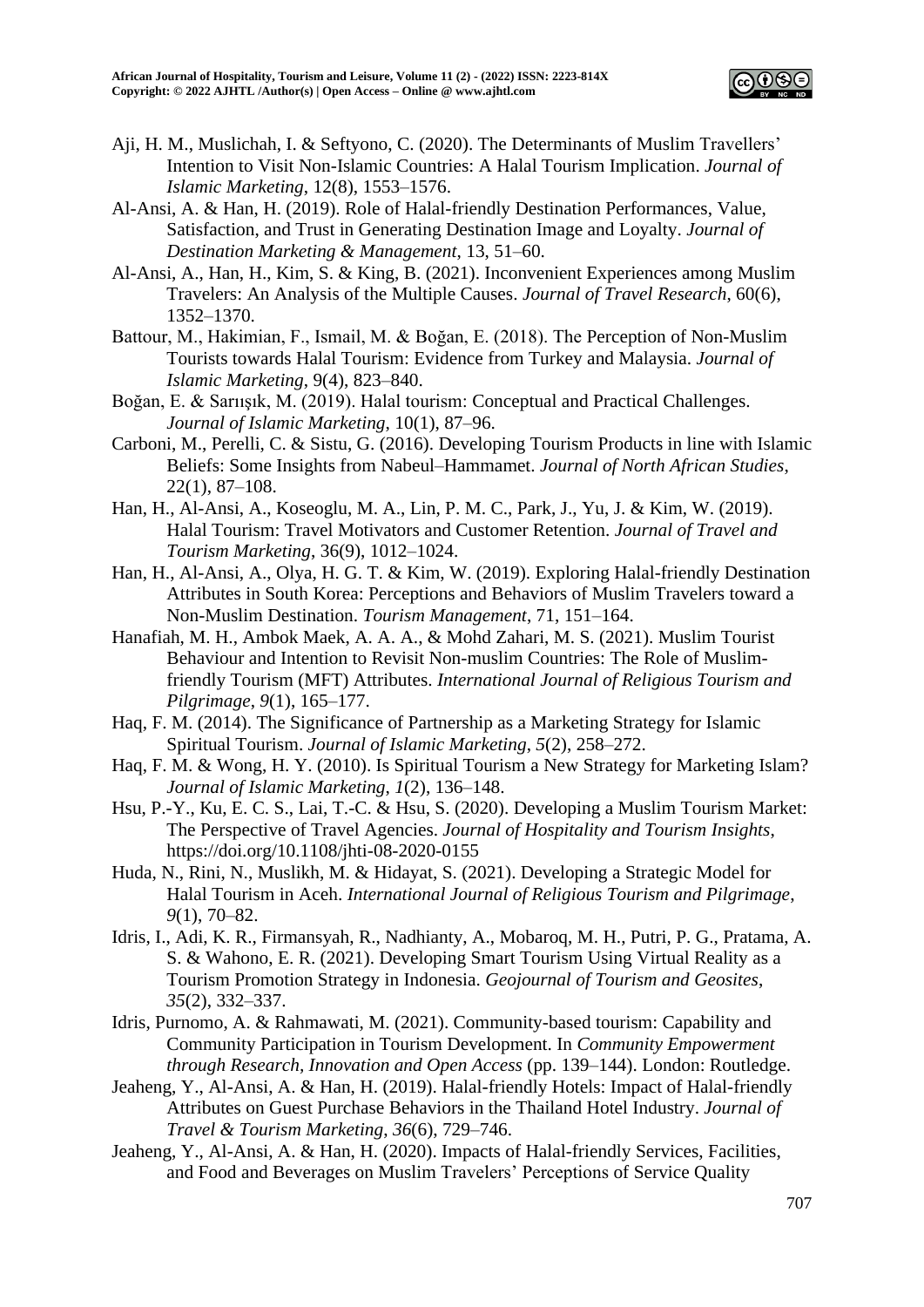

Attributes, Perceived Price, Satisfaction, Trust, and Loyalty. *Journal of Hospitality Marketing and Management*, *29*(7), 787–811.

- Joeliaty, J., Ahmad Faisal, Y. & Wendra, W. (2020). An Analysis of Strategy Formulationfor Halal Hotel Human Resources in Indonesia. *Cogent Business and Management*, *7*(1),  $1-15.$
- Junaidi, J., Suci, A., Nanda, S. T. & Kadaryanto, B. (2019). Halal-Friendly Tourism Business Process: Tourism Operators In Indonesia'. *GeoJournal of Tourism and Geosites*, *27*(4), 1148–1157.
- Kasdi, A., Farida, U. & Cahyadi, I. F. (2019). Wali City Branding: Marketing Strategy in Promoting Halal Tourism Destinations Demak Indonesia. *GeoJournal of Tourism and Geosites*, *25*(2), 463–473.

Katuk, N., Ku-Mahamud, K. R., Kayat, K., Abdul Hamid, M. N., Zakaria, N. H. & Purbasari, A. (2020). Halal Certification for Tourism Marketing: The Attributes and Attitudes of Food Operators in Indonesia. *Journal of Islamic Marketing*, *12*(5), 1043–1062.

- Pamukcu, H. & Sariisik, M. (2021). Suggestions for Standardization of Halal Tourism in Hospitality Industry. *Journal of Islamic Marketing*, *12*(2), 389–407.
- Perbawasari, S., Sjuchro, D. W., Setianti, Y., Nugraha, A. R. & Muda, I. (2019). Halal Tourism Communication Formation Model in West Java, Indonesia. *GeoJournal of Tourism and Geosites*, *25*(2), 309–320.
- Purnomo, A., Wardhani, G. S. A., Buddin, I. H. S., Rahmawati, M., Glenn, P., Idris & Kurniawan, B. (2021). Carrying Capacity of Local Communities to Developing Tamansari Tourism Village, Banyuwangi. In *Community Empowerment through Research, Innovation and Open Access* (pp. 127–131). London: Routledge.
- Purnomo, A., Idris, I. & Kurniawan, B. (2020). Understanding Local Community in Managing Sustainable Tourism at Baluran National Park-Indonesia. *GeoJournal of Tpurism and Geosite*, *29*(2), 508–520.
- Rahman, M., Moghavvemi, S., Thirumoorthi, T. & Rahman, M. K. (2020). The Impact of Tourists' Perceptions on Halal Tourism Destination: A Structural Model Analysis. *Tourism Review*, *75*(3), 575–594.
- Rahman, M., Rana, M. S., Hoque, M. N. & Rahman, M. K. (2019). Brand Perception of Halal Tourism Services and Satisfaction: The Mediating Role of Tourists' Attitudes. *International Journal of Tourism Sciences*, *19*(1), 18–37.
- Rahmawati, R., Oktora, K., Ratnasari, S. L., Ramadania, R. & Darma, D. C. (2021). Is It True that Lombok Deserves to be a Halal Tourist Destination in the World? A Perception of Domestic Tourists. *Geojournal of Tourism and Geosites*, *34*(1), 94–101.
- Rashid, N. R. N. A., Wangbenmad, C. & Mansor, K. A. (2020). Halal Tourism: Lessons for Destination Managers of Non-muslim Majority Countries. *International Journal of Business and Society*, *21*(1), 473–490.
- Ratnasari, R. T. (2020). Halal Tourism Based on Value Creation. *Al-Uqud : Journal of Islamic Economics*, *4*(2), 268-284.
- Ratnasari, R. T., Gunawan, S., Mawardi, I. & Kirana, K. C. (2020). Emotional Experience on Behavioral Intention for Halal Tourism. *Journal of Islamic Marketing*, *12*(4), 864– 881.
- Ratnasari, R. T., Gunawan, S., Mawardi, I. & Kirana, K. C. (2021). Emotional Experience on Behavioral Intention for Halal Tourism. *Journal of Islamic Marketing*, *12*(4), 864– 881.
- Samsuddin, S. F., Shaffril, M. H. A. & Fauzi, A. (2020). Heigh-ho, Heigh-ho, to the Rural Libraries We Go! - A Systematic Literature Review. *Library and Information Science Research*, *42*(1), 1-11.